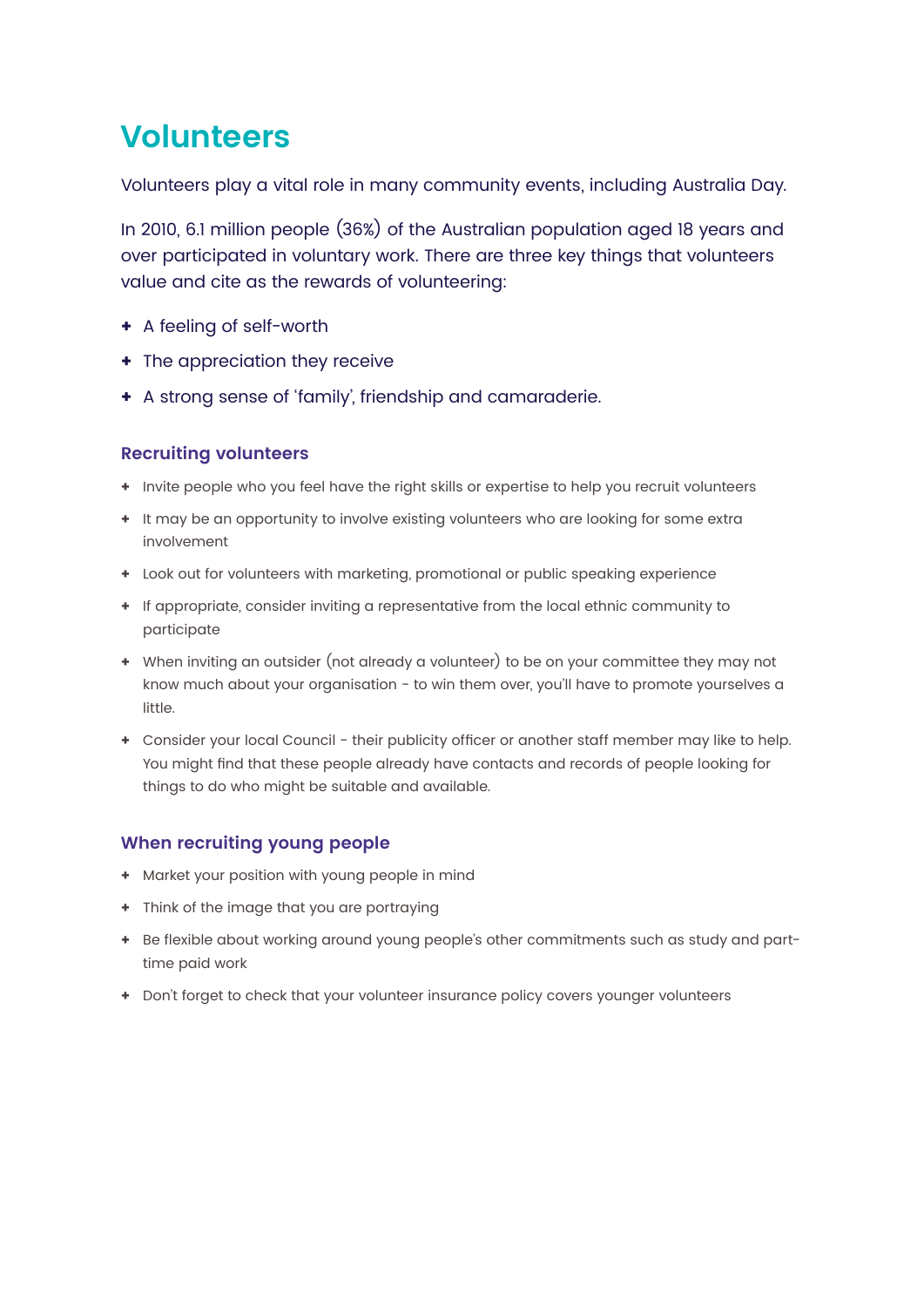## **Attracting volunteers**

- **+** Create a list of what you can offer a volunteer what's in it for them (e.g. a reference, something to add to their CV, training, opportunities to meet new people, personal satisfaction, helping a cause they believe in, or learning new skills)
- **+** Tell your volunteers how your committee can offer added benefits (e.g. reimbursement for travel expenses, monthly get togethers for staff and volunteers)
- **+** Prepare a job description listing tasks so people know exactly what they are volunteering to do
- **+** Think creatively about your volunteer roles—divide tasks into 'projects' and think about which tasks could be done by a team of volunteers
- **+** Try to identify some work requiring short commitment (possibly through identifying more project-based tasks).

## **Inviting volunteers**

- **+** Use local newsletters to invite parents, grandparents, and friends to volunteer.
- **+** Place an ad in the local paper or distribute flyers in local shops to invite members of the local community to volunteer.
- **+** Approach your local radio station to see if you can talk about your need for volunteers and the benefits (even better if you have some enthusiastic volunteers who can join you to give their firsthand experience).
- **+** Consider attending other events (for example a sports carnival, or agricultural show) and asking the organisers about volunteer interest. You could ask permission to place a poster or invitation to volunteer in a prominent spot at these venues.

## **Show flexibility and sensitivity to volunteers' other commitments**

- **+** Be flexible about the timing of involvement—some people may need to regularly change the day that they help to fit in with their other commitments. Remember, many people are juggling work, study and family so may need to adjust their volunteering hours as their commitments change.
- **+** Make it easy for people to get involved minimise the screening/induction process. Invite the volunteer in so that you can meet them and tell them more about the possibilities or about what you are looking for and, if you are happy that they can perform the role and they are still interested in helping you, set a time for them to start.
- **+** Provide a choice of jobs that volunteers can help with not everyone enjoys the same thing (e.g. creating publicity materials, preparing food, working at a computer, filing, collecting resources).
- **+** Introduce shorter shift options or shorter blocks of time during peak periods.